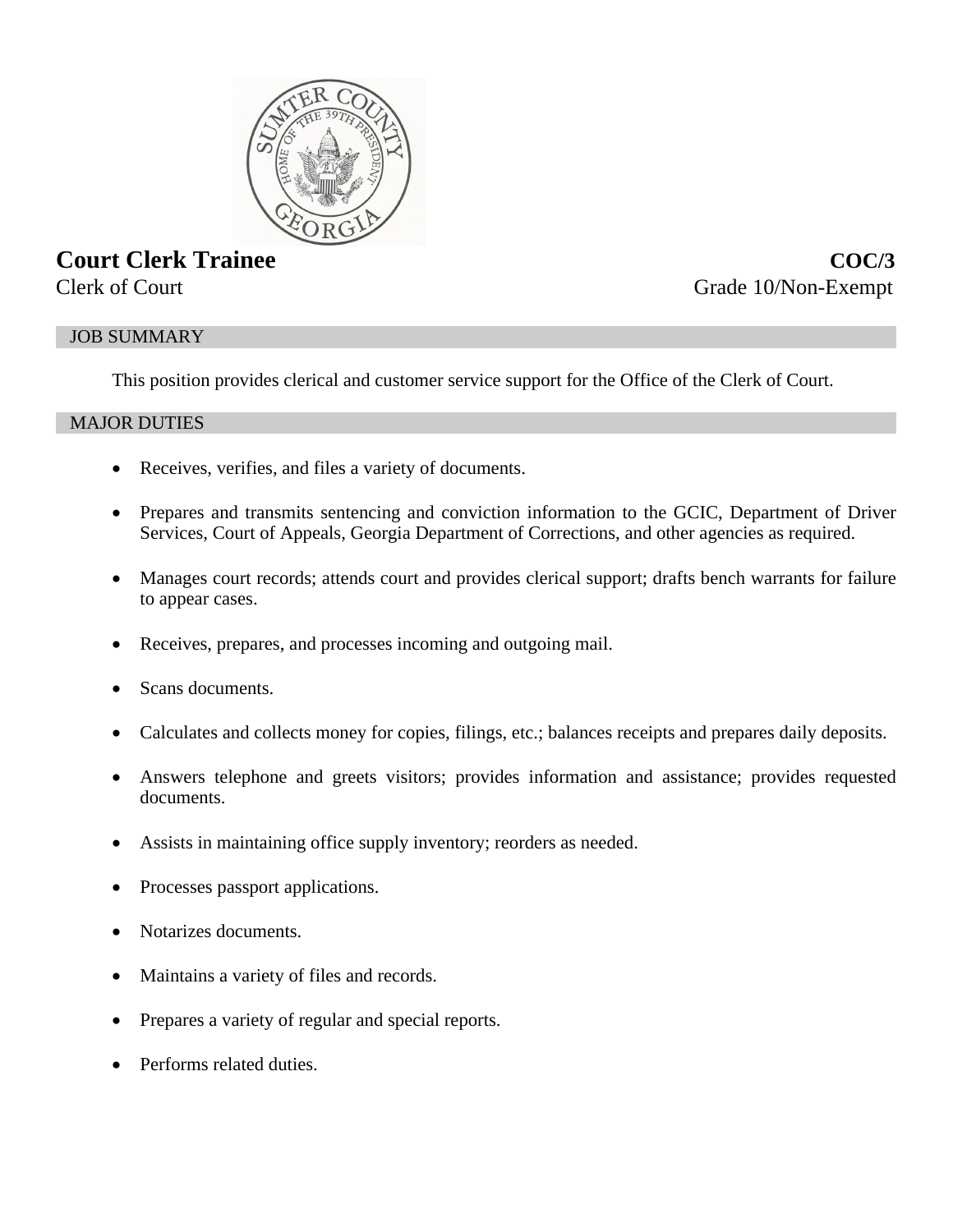## KNOWLEDGE REQUIRED BY THE POSITION

- Knowledge of court policies and procedures.
- Knowledge of modern office procedures.
- Knowledge of legal procedures and terminology.
- Knowledge of computers and job-related software programs.
- Knowledge of bookkeeping principles.
- Skill in the analysis of problems and the development and implementation of solutions.
- Skill in the provision of customer services.
- Skill in oral and written communication.

### SUPERVISORY CONTROLS

The Clerk of Court assigns work in terms of general instructions. The supervisor spot-checks completed work for compliance with procedures, accuracy, and the nature and propriety of the final results.

#### GUIDELINES

Guidelines include court policies and procedures. These guidelines are generally clear and specific, but may require some interpretation in application.

#### COMPLEXITY/SCOPE OF WORK

- The work consists of related customer service and clerical duties. Frequent interruptions contribute to the complexity of the position.
- The purpose of this position is to provide clerical and customer service support for court operations. Success in this position contributes to the efficiency and effectiveness of those operations.

#### **CONTACTS**

- Contacts are typically with co-workers, other county personnel, court personnel, law enforcement personnel, attorneys, and members of the general public.
- Contacts are typically to provide services, to give or exchange information, or to resolve problems

## PHYSICAL DEMANDS/ WORK ENVIRONMENT

- The work is typically performed while sitting at a desk or table or while intermittently sitting, standing, or stooping.
- The work is typically performed in an office.